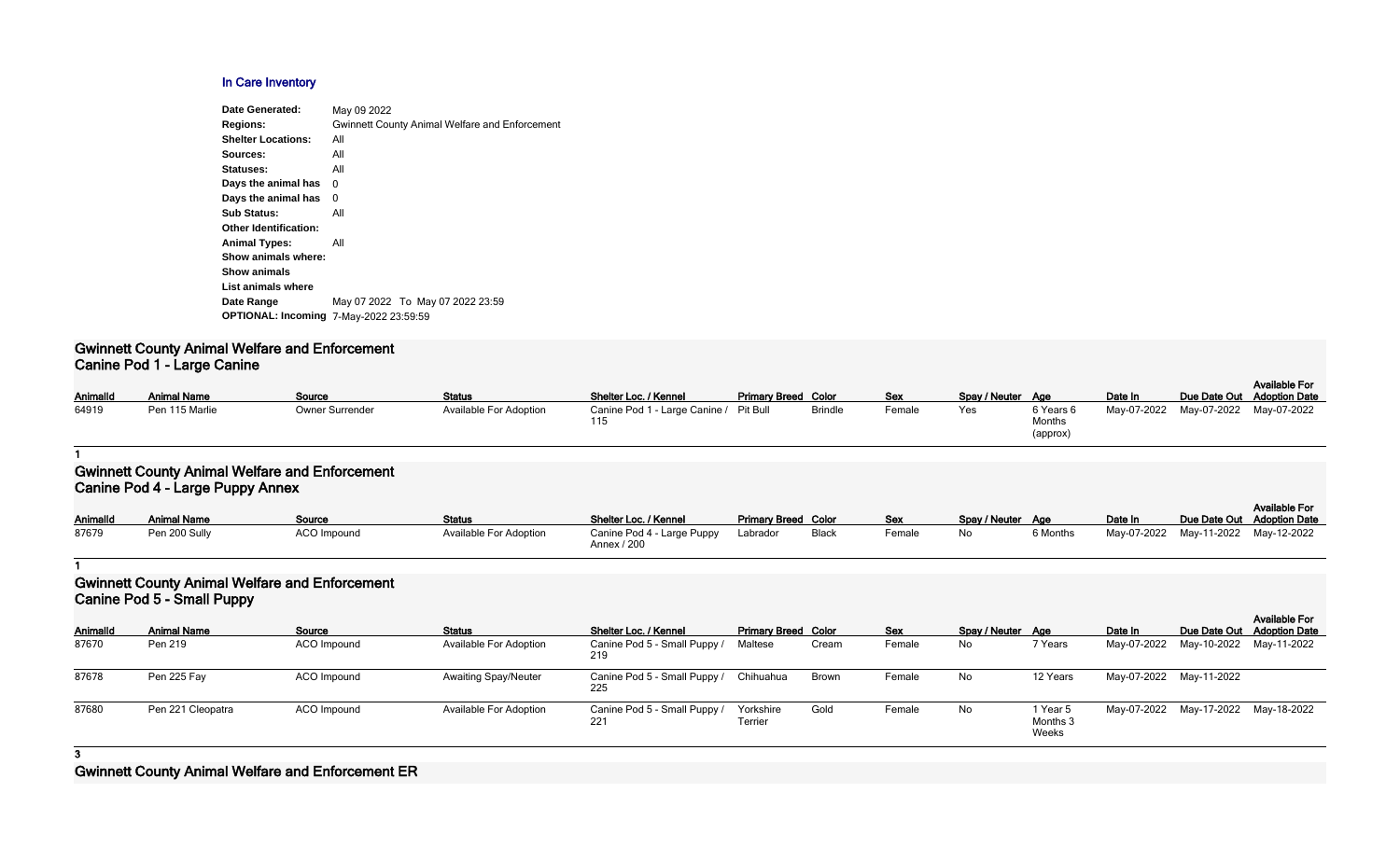|                |                                  |                                                       |                                                         |                                       |                                                      |            |                   |                            |             |                         | <b>Available For</b>                               |
|----------------|----------------------------------|-------------------------------------------------------|---------------------------------------------------------|---------------------------------------|------------------------------------------------------|------------|-------------------|----------------------------|-------------|-------------------------|----------------------------------------------------|
| Animalld       | <b>Animal Name</b>               | Source                                                | <b>Status</b>                                           | Shelter Loc. / Kennel                 | <b>Primary Breed Color</b>                           | <b>Sex</b> | Spay / Neuter Age |                            | Date In     | Due Date Out            | <b>Adoption Date</b>                               |
| 87664          | Er                               | ACO Impound                                           | <b>Awaiting Rescue</b>                                  | ER                                    | <b>Black</b><br>Labrador                             | Male       | Unknown           | 8 Months                   | May-07-2022 | May-11-2022             |                                                    |
|                |                                  |                                                       |                                                         |                                       |                                                      |            |                   |                            |             |                         |                                                    |
| Exotic Room    |                                  | <b>Gwinnett County Animal Welfare and Enforcement</b> |                                                         |                                       |                                                      |            |                   |                            |             |                         |                                                    |
| Animalld       | <b>Animal Name</b>               | Source                                                | <b>Status</b>                                           | Shelter Loc. / Kennel                 | <b>Primary Breed Color</b>                           | <b>Sex</b> | Spay / Neuter Age |                            | Date In     | Due Date Out            | <b>Available For</b><br><b>Adoption Date</b>       |
| 87666          | Tank 1 Skipper                   | <b>ACO</b> Impound                                    | Available For Adoption                                  | Exotic Room / Tank 1                  | Lop Eared<br>Brown                                   | Unknown    | Unknown           |                            | May-07-2022 | May-07-2022             | May-07-2022                                        |
|                |                                  |                                                       |                                                         |                                       |                                                      |            |                   |                            |             |                         |                                                    |
|                |                                  |                                                       |                                                         |                                       |                                                      |            |                   |                            |             |                         |                                                    |
|                | Feline Pod 1 <1 Year             | <b>Gwinnett County Animal Welfare and Enforcement</b> |                                                         |                                       |                                                      |            |                   |                            |             |                         |                                                    |
| Animalld       | <b>Animal Name</b>               | Source                                                | <b>Status</b>                                           | Shelter Loc. / Kennel                 | <b>Primary Breed Color</b>                           | <b>Sex</b> | Spay / Neuter Age |                            | Date In     | Due Date Out            | <b>Available For</b><br><b>Adoption Date</b>       |
| 87600          | Pen 23 Marlon                    | Owner Surrender                                       | Available For Adoption                                  | Feline Pod 1 <1 Year / 023            | Domestic Short Grey<br>Hair                          | Male       | Yes               | 4 Months                   | May-07-2022 | May-07-2022             | May-07-2022                                        |
|                |                                  |                                                       |                                                         |                                       |                                                      |            |                   |                            |             |                         |                                                    |
| Holding Canine |                                  | <b>Gwinnett County Animal Welfare and Enforcement</b> |                                                         |                                       |                                                      |            |                   |                            |             |                         |                                                    |
|                |                                  |                                                       |                                                         |                                       |                                                      |            |                   |                            |             |                         | <b>Available For</b>                               |
| Animalld       | <b>Animal Name</b>               | Source<br>Owner Surrender                             | <b>Status</b><br><b>Bite Quarantine</b>                 | Shelter Loc. / Kennel                 | <b>Primary Breed Color</b>                           | <b>Sex</b> | Spay / Neuter Age |                            | Date In     | Due Date Out            | <b>Adoption Date</b>                               |
| 86504          | Dh-18d Jackson                   |                                                       |                                                         | Holding Canine / 18                   | Pit Bull<br><b>Brown</b>                             | Male       | Yes               | 2 Years 1<br>Month 3 Weeks | May-07-2022 | May-07-2022             | Mar-18-2022                                        |
|                |                                  |                                                       |                                                         |                                       |                                                      |            |                   |                            |             |                         |                                                    |
|                | <b>Neglect Feline/ Maternity</b> | <b>Gwinnett County Animal Welfare and Enforcement</b> |                                                         |                                       |                                                      |            |                   |                            |             |                         |                                                    |
| Animalld       | <b>Animal Name</b>               | Source                                                | <b>Status</b>                                           | Shelter Loc. / Kennel                 | <b>Primary Breed Color</b>                           | <b>Sex</b> | Spay / Neuter Age |                            | Date In     |                         | <b>Available For</b><br>Due Date Out Adoption Date |
| 87671          | Nf-9                             | <b>ACO Impound</b>                                    | Available for Adoption -<br><b>Awaiting Spay/Neuter</b> | Neglect Feline/ Maternity / 9         | <b>Domestic Short Black</b><br>Hair                  | Male       | No                | 8 Weeks                    |             | May-07-2022 May-07-2022 |                                                    |
| 87672          | $Nf-9$                           | <b>ACO Impound</b>                                    | Available for Adoption -<br><b>Awaiting Spay/Neuter</b> | Neglect Feline/ Maternity / 9         | <b>Domestic Short Black</b><br>Tortoiseshell<br>Hair | Female     | No                | 8 Weeks                    |             | May-07-2022 May-07-2022 |                                                    |
| 87673          | <b>Nf-10</b>                     | ACO Impound                                           | Available for Adoption -<br><b>Awaiting Spay/Neuter</b> | Neglect Feline/ Maternity / 10        | <b>Domestic Short Black</b><br>Hair                  | Male       | No                | 8 Weeks                    |             | May-07-2022 May-07-2022 |                                                    |
| 87674          | <b>Nf-10</b>                     | ACO Impound                                           | Available for Adoption -<br><b>Awaiting Spay/Neuter</b> | Neglect Feline/ Maternity / 10        | Domestic Short Calico<br>Hair                        | Female     | No                | 8 Weeks                    |             | May-07-2022 May-07-2022 |                                                    |
| 87675          | <b>Nf-11</b>                     | <b>ACO Impound</b>                                    | Available for Adoption -<br><b>Awaiting Spay/Neuter</b> | <b>Neglect Feline/ Maternity / 11</b> | <b>Domestic Short Buff</b><br>Hair                   | Male       | No                | 8 Weeks                    |             | May-07-2022 May-07-2022 |                                                    |
| 87676          | $Nf-11$                          | ACO Impound                                           | Available for Adoption -<br><b>Awaiting Spay/Neuter</b> | <b>Neglect Feline/ Maternity / 11</b> | <b>Domestic Short Black</b><br>Hair                  | Female     | No                | 8 Weeks                    |             | May-07-2022 May-07-2022 |                                                    |
|                |                                  |                                                       |                                                         |                                       |                                                      |            |                   |                            |             |                         |                                                    |

**6**

**Gwinnett County Animal Welfare and Enforcement Puppy Triage**